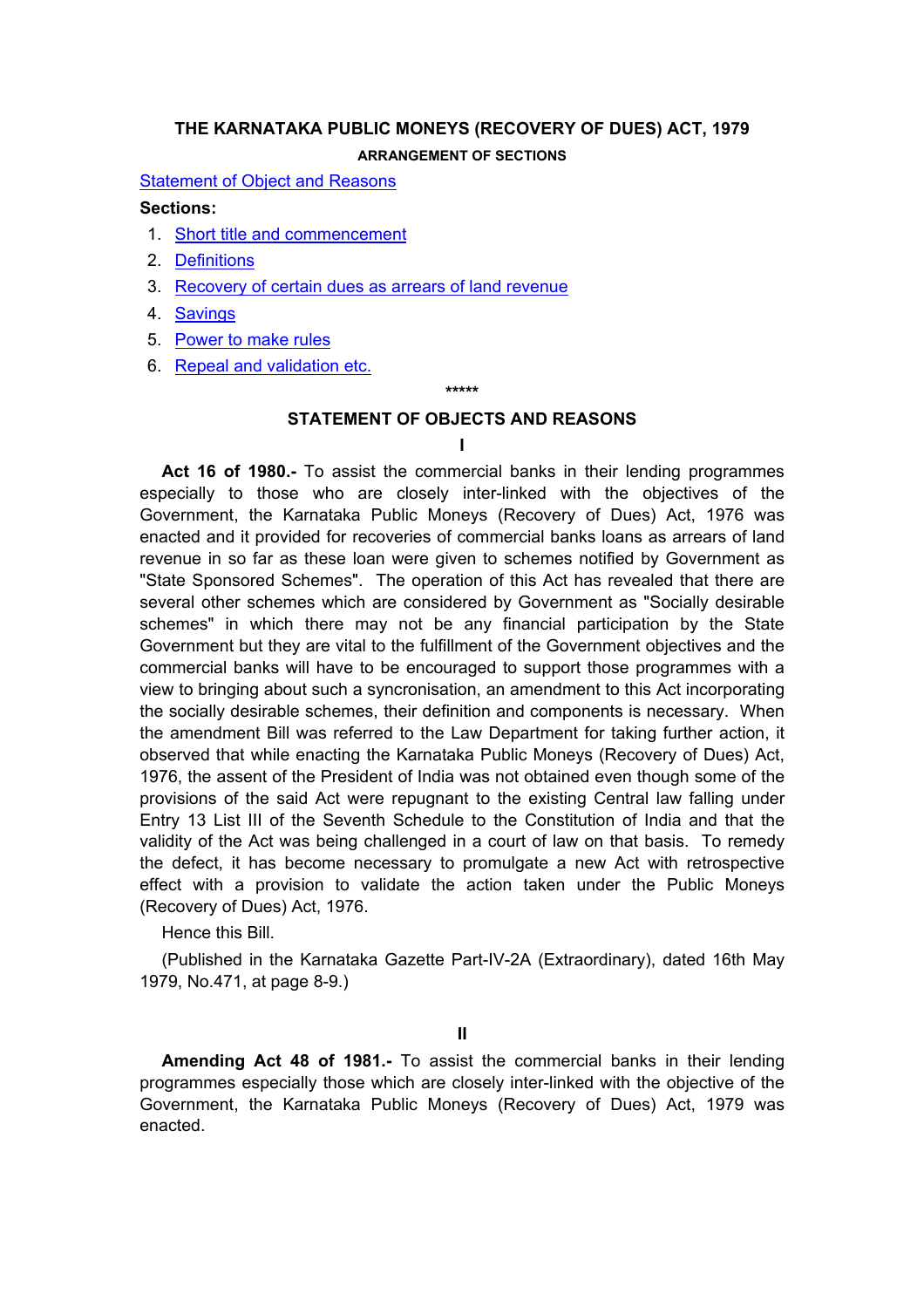While communicating the assent of the President to the said Legislation the Ministry of Home Affairs Government of India suggested that the definition of the 'Banking Company' may be amended as now proposed in this Bill.

Hence the Bill.

 (Pubished in the Karnataka Gazette Part-IV-2A (Extraordinary), dated 3rd February 1981, No.103, at page 4.)

**III** 

 **Amending Act 37 of 1985.-** The Bill proposes to amend the Karnataka Public Moneys (Recovery of Dues) Act 1979, for the following purposes:-

**Clause 3.-** to specify the future rate of interest to be recovered.

Hence the Bill.

 (Published in the Karnataka Gazette Part-IV-2A (Extraordinary), dated 5th August 1985, No. 426, at page 2.)

\* \* \* \*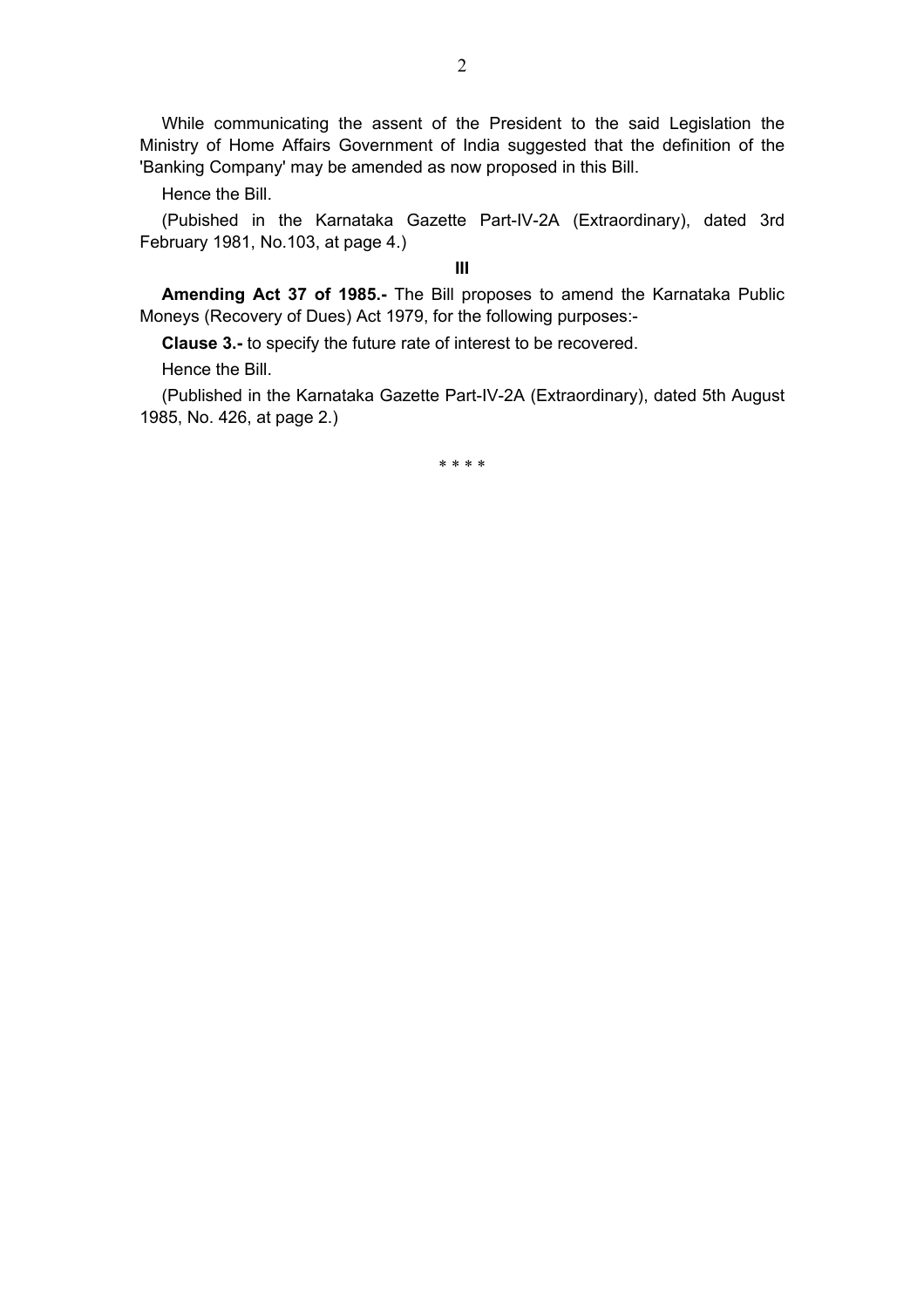# **KARNATAKA ACT No. 16 OF 1980**

*(First published in the Karnataka Gazette Extraordinary dated* 

*Twenty fourth day of April, 1980)*

## <span id="page-2-0"></span>**THE KARNATAKA PUBLIC MONEYS (RECOVERY OF DUES) ACT, 1979**

*(Received the assent of the President on the Eighteenth* 

### *day of April, 1980)*

(As Amended by Act 48 of 1981 and 37 of 1985)

An Act to provide for the speedy recovery of certain classes of dues.

 WHEREAS it is expedient to provide for the speedy recovery of certain classes of dues;

 BE it enacted by the Karnataka State Legislature in the Thirty first Year of the Republic of India as follows:-

**1. Short title and commencement.-** (1) This Act may be called the Karnataka Public Moneys (Recovery of Dues) Act, 1979.

 (2) Section 6 shall come into force at once. Other sections shall be deemed to have come into force on the fifteenth day of June 1976.

**2. Definitions.-** In this Act, unless the context otherwise requires,-

1 [(a) "banking company" means,-

 (i) a banking company as defined in the Banking Regulation Act, 1949 (Central Act 10 of 1949);

 (ii) the State Bank of India constituted under the State Bank of India Act, 1955 (Central Act 23 of 1955);

 (iii) a subsidiary bank as defined in the State Bank of India (Subsidiary Banks) Act, 1959 (Central Act 38 of 1959);

 (iv) a corresponding new bank constituted under the Banking Companies (Acquisition and Transfer of Undertakings) Act, 1970 (Central Act 5 of 1970);

 (v) a Regional Rural Bank constituted under the Regional Rural Banks Act, 1976 (Central Act 21 of 1976);

 (vi) a corresponding new bank constituted under the Banking Companies (Acquisition and Transfer of Undertakings) Act, 1980 (Central Act 40 of 1980);

 (vii) the Agricultural Refinance and Development Corporation constituted under the Agricultural Refinance and Development Corporation Act, 1963 (Central Act 10 of 1963); and

 (viii) the Agricultural Finance Corporation Limited, a company incorporated under the Indian Companies Act, 1956 (Central Act 1 of 1956).]<sup>1</sup>

1. Substituted by Act 48 of 1981 w.e.f. 15.6.1976

 (b) "Corporation" means the Karnataka State Financial Corporation constituted under the State Financial Corporation Act, 1951 and includes any other corporation owned or controlled by the Central Government or the State Government which the State Government may, by notification, specify;

(c) "financial assistance" means any financial assistance,-

 (i) for establishing, expanding, modernising, renovating or running any industrial undertaking; or

(ii) for purposes of vocational training; or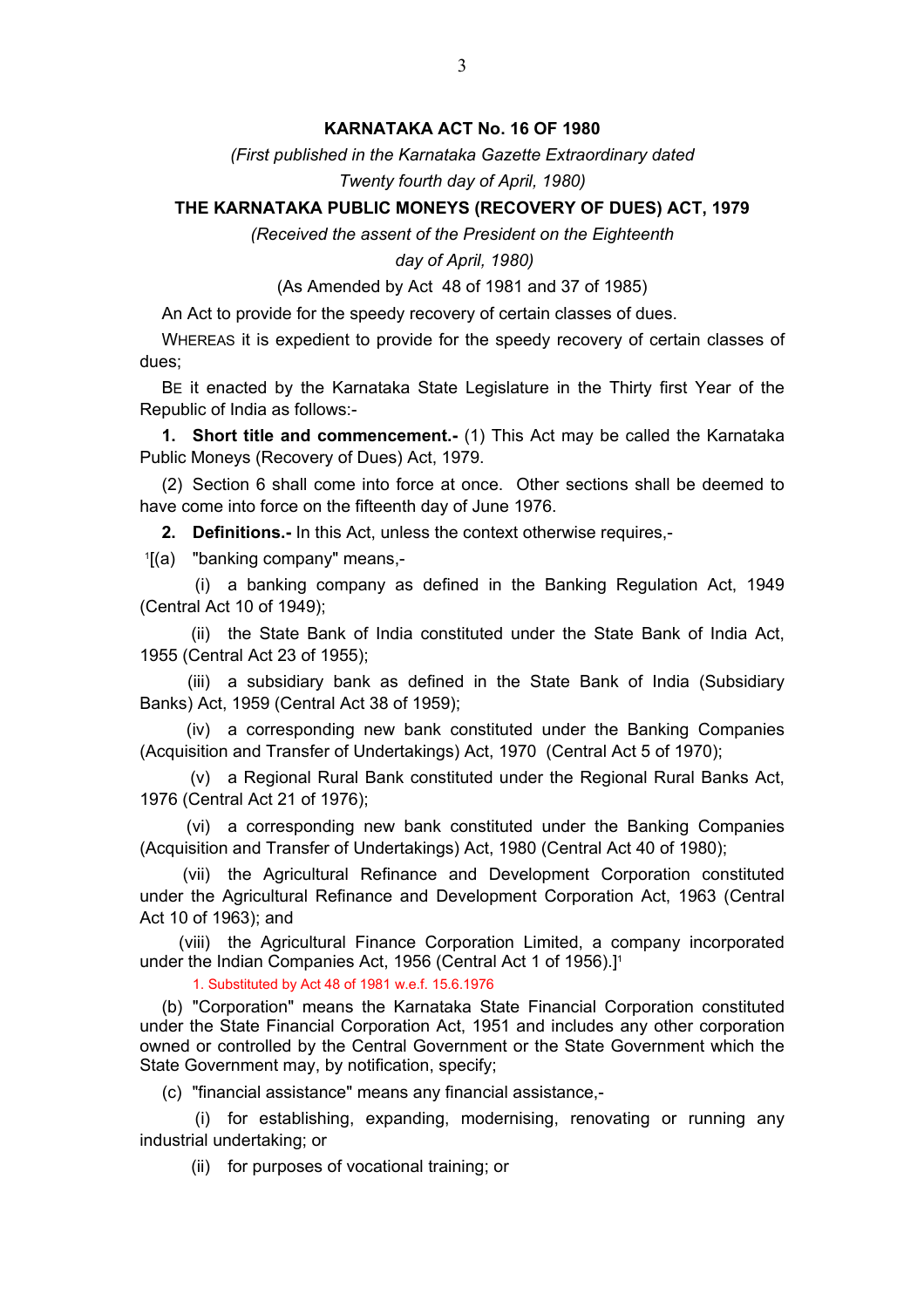<span id="page-3-0"></span> (iii) for the development of agriculture, horticulture, animal husbandry or agro-industry; or

(iv) for purposes of any other kind of planned development; or

(v) for relief against distress;

 (d) "Government company" means a Government Company as defined in section 617 of the Companies Act, 1956;

 (e) "industrial concern" has the meaning assigned to it in the State Financial Corporation Act, 1951 as amended from time to time;

 (f) "Industrial undertaking" includes any undertaking for the manufacture, preservation, storage or processing of goods, or mining, or the hotel industry or the transport of passengers or goods, or the generation or distribution of electricity or any other form of power, or for the development of any contiguous area of land as an industrial estate;

*Explanation***.-**The expression "processing of goods" includes any act of process for producing, preparing or making an article by subjecting any material to a manual, chemical, electrical or any other like operation.

(g) "person" includes a legal representative or an assignee;

 (h) "State sponsored scheme" means a scheme sponsored by way of financial assistance by the State Government under which the State Government either,-

 (i) advances money to a banking company or a Government Company for the purposes of disbursing loans, advances or grants or for the purposes of sale of goods on credit or hire purchase;

 (ii) guarantees or agrees to guarantee the repayment of a loan advance or grant or the payment of the price of goods sold on credit or hire purchase;

"socially desirable scheme" means a scheme notified as such by the State Government under which a banking company advances money to any person by way of loan.

**3. Recovery of certain dues as arrears of land revenue.-** (1) Where any person is party,-

- (A) to any agreement relating to a loan, advance or grant given to him or relating to credit in respect of, or relating to hire-purchase of goods sold to him by the State Government or the Corporation, by way of financial assistance; or
- (B) to any agreement relating to a loan, advance or grant to him or relating to credit in respect of or relating to hire-purchase of, goods sold to him by a banking company or a Government company, as the case may be, under a State sponsored scheme; or
- (C) to any agreement relating to a guarantee given by the State Government or the Corporation in respect of a loan raised by an industrial concern; or
- (D) to any agreement providing that any money payable thereunder to the State Government shall be recoverable as arrears of land revenue;

and such person,-

 (a) makes any default in payment of the loan or advance or any instalment thereof; or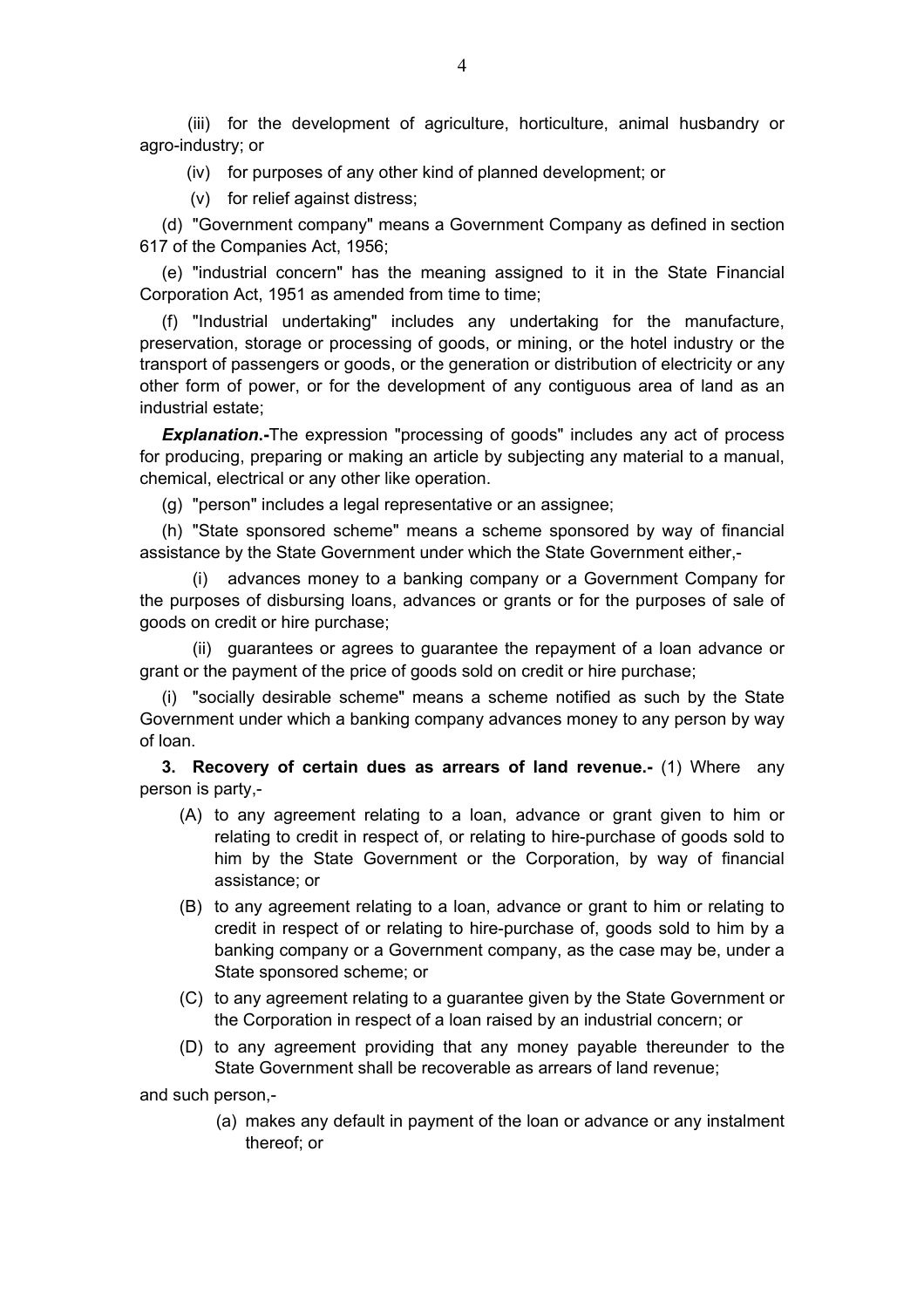- <span id="page-4-0"></span> (b) having become liable under the conditions of the grant to refund the grant or any portion thereof, makes any default in the refund of such grant or portion or any instalment thereof; or
- (c) otherwise fails to comply with the terms of the agreement, then,-
	- (i) in the case of the State Government, such officer as the State Government may by notification authorise in this behalf;
- (ii) in the case of a Corporation or a Government Company, the Managing Director thereof; and
- (iii) in the case of banking company, the local agent thereof by whatever name called,

may, send a certificate to the Deputy Commissioner, mentioning the sum due from such persons and requesting that such sum together with the cost of the proceedings and future interest at the 1 [agreed rate within the limits prescribed by the Reserve Bank of India and other Government Financing or Re-financing institutions from time to time]<sup>1</sup> upto the date of recovery be recovered as if it were arrear of land revenue. A certificate sent to the Deputy Commissioner may be withdrawn at any time.

#### 1. Substituted by Act 37 of 1985 w.e.f. 21.10.1985

 (2) The Deputy Commissioner on receiving the certificate shall proceed to recover the amount stated therein as an arrear of land revenue.

 (3) On an application made by a banking company and on its furnishing a statement of accounts in respect of any sum due to it from any person in respect of a loan given to him under a socially desirable scheme the prescribed officer may, after making such enquiry as he deems fit, and after giving such person a reasonable opportunity of being heard, grant a certificate specifying the sum due.

 (4) A certificate so granted by the prescribed officer shall be final and may be sent to the Deputy Commissioner by the banking company. The sum stated therein to be due and interest thereon at the '[agreed rate within the limits prescribed by the Reserve Bank of India and other Government Financing or Re-financing institutions from time to time]<sup>1</sup> upto the date of recovery together with the cost of the proceedings shall be recoverable as an arrear of land revenue. A certificate sent to the Deputy Commissioner may be withdrawn at any time .

1. Substituted by Act 37 of 1985 w.e.f. 21.10.1985

 (5) No suit for the recovery of any sum due as aforesaid shall lie in a civil court against any person referred to therein if proceedings to recover the same are pending before the Deputy Commissioner:

 Provided that in computing the period of limitation for the recovery of any such sum through court, the period during which the filing of a suit in a court is barred shall be excluded.

**4. Savings.-** (1) Nothing in section 3 shall,-

 (a) affect any interest of the State Government, the Corporation, a Government Company or any banking company, in any property, created by any mortgage, charge, pledge or other encumbrance; or

 (b) affect any right or remedy against any person other than a person referred to in that section, in respect of a contract or indemnity or guarantee entered into in relation to an agreement referred to in that section or in respect of any interest referred to in clause (a).